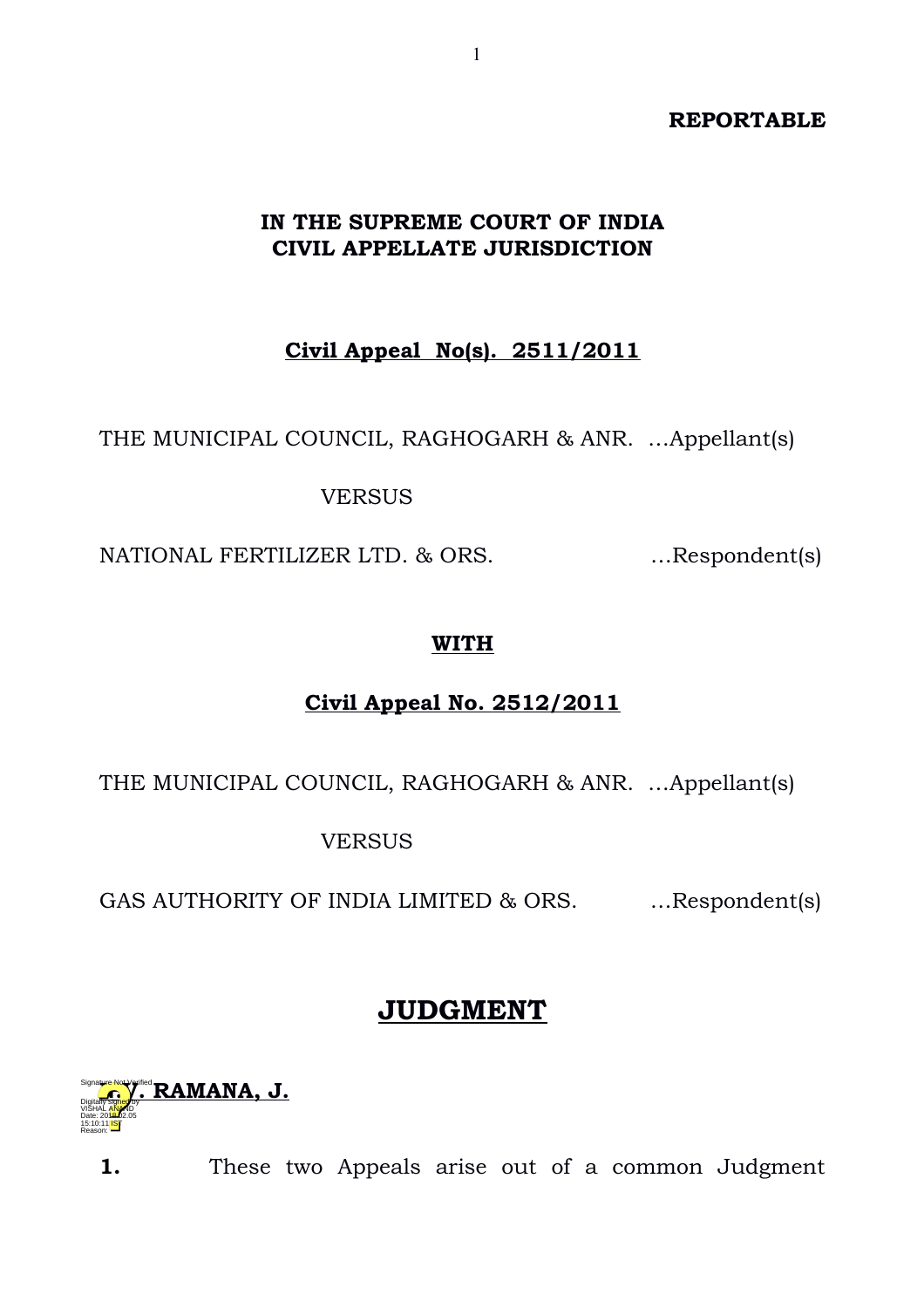passed on 3rd August, 2007 in First Appeal Nos.1 of 1996 and 175 of 1995, respectively, by the High Court of Madhya Pradesh, Bench at Gwalior.

**2.** The short question that arises for our consideration in these appeals is whether the contesting respondents herein, i.e. National Fertilizers Limited and Gas Authority of India Limited, are liable to pay external development charges to the appellant— Municipal Council as per its demand?

**3.** Both the contesting respondents in these appeals were allotted forest lands within the municipal limits of the appellant Council. Subsequently, the respondents were served with a notice calling upon them to deposit external development charges  $\omega$ Rs.5/- per sq. meter in consonance with Government of Madhya Pradesh, Housing and Environment Department, Notification No. F.3-39/32/85, dated 28-11-1985. Raising objections, respondents challenged the notices by filing Civil Suits before the District Judge, Guna, Madhya Pradesh contending that they are Central Government entities and would not come under the purview of the said Notification and hence sought declaration and permanent injunction restraining the appellant from demanding external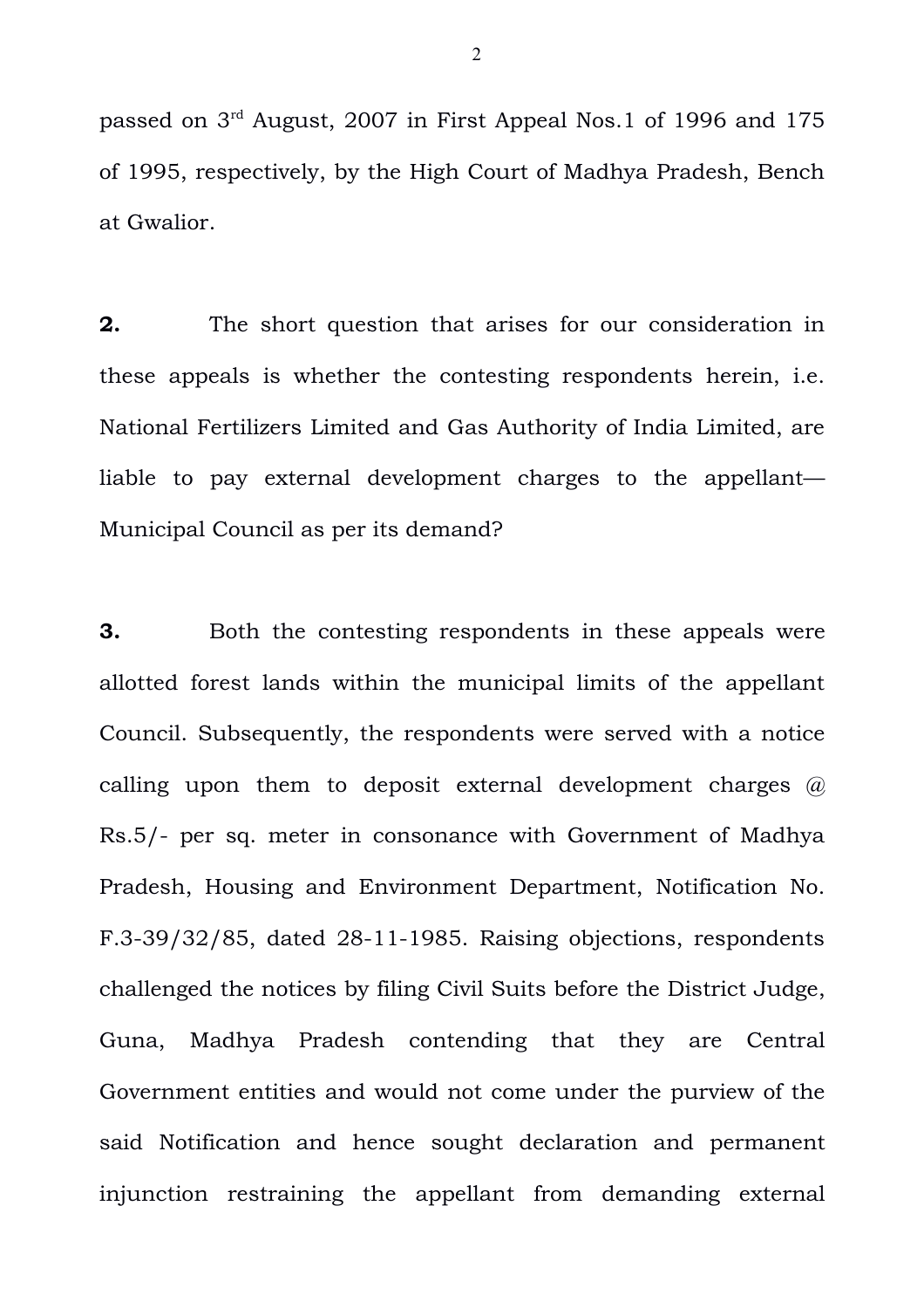development fee from them.

**4.** The District Judge, Guna by separate judgments dated 11<sup>th</sup> October, 1995 decreed the Suits in favour of respondents and declared that the defendants (appellant and proforma respondents herein) jointly or severally have no right to recover amount by name of external development fee and no amount shall be recovered from the plaintiffs (respondents herein) in the form of external development fee.

**5.** Against the said judgment of the District Judge, the appellant moved the High Court by way of First Appeals challenging the decree that the Suit has been filed before expiry of period of notice under Section 80, CPC and no Suit is maintainable against the Municipal Council without notice under Section 319 of the Municipalities Act. The other stand taken by the appellant was that since the plaintiffs are avoiding recovery of external development fee, therefore, without payment of ad valorem court fee suit ought to have been dismissed or the trial Court should have rejected the plaint for insufficient payment of court fee.

**6.** The Division Bench of the High Court by judgment dated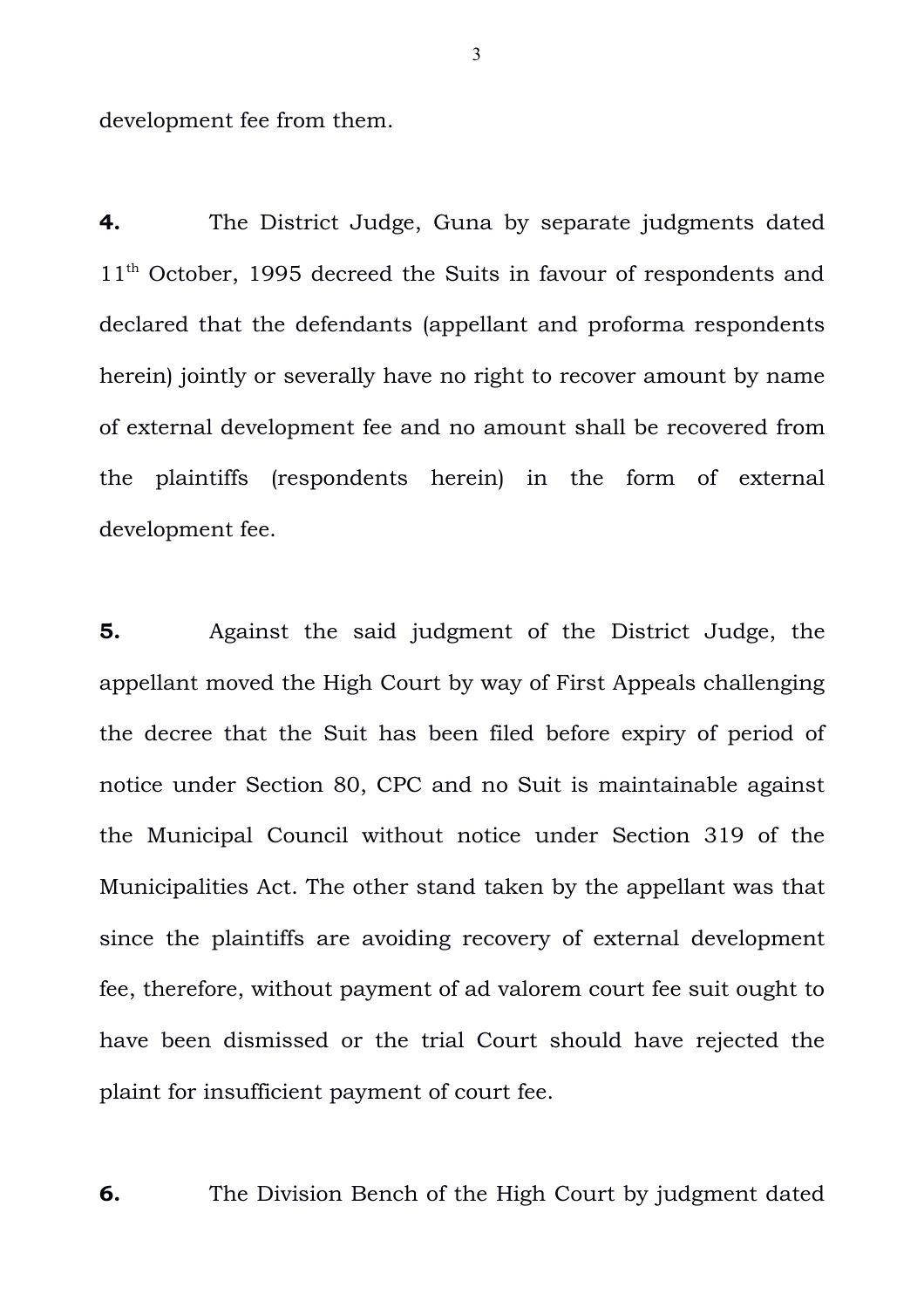$12<sup>th</sup>$  May, 2005 allowed the First Appeals and set aside the decree passed by the trial Court. The High Court, however, without giving its opinion on the merits, held that both the Suits have not been properly valued and notice issued was not one under Section 80, CPC and Suits as filed were not maintainable. In the absence of notice under Section 319 of the Madhya Pradesh Municipalities Act, Suit against Municipal Council is not maintainable.

**7.** The contesting respondents herein challenged aforesaid judgment of the High Court in Civil Appeal Nos. 3502 and 3503 of 2006 before this Court. By order dated  $21<sup>st</sup>$  November, 2006 this Court opined that having regard to the fact that the State of M.P. did not prefer any appeal against the judgment and decree passed by the learned trial Judge, the Division Bench of the High Court went wrong in holding that the suit was barred under Section 80, CPC. So far as the non-maintainability of the suit for want of notice under Section 319 of the M.P. Municipalities Act is concerned, neither any such plea was taken in the written statement nor any issue was raised before the trial Court by the Municipal Council. Therefore, it was held that the Division Bench of the High Court was wrong in holding that the Suit was not maintainable. This Court, accordingly, set aside the judgment passed by the High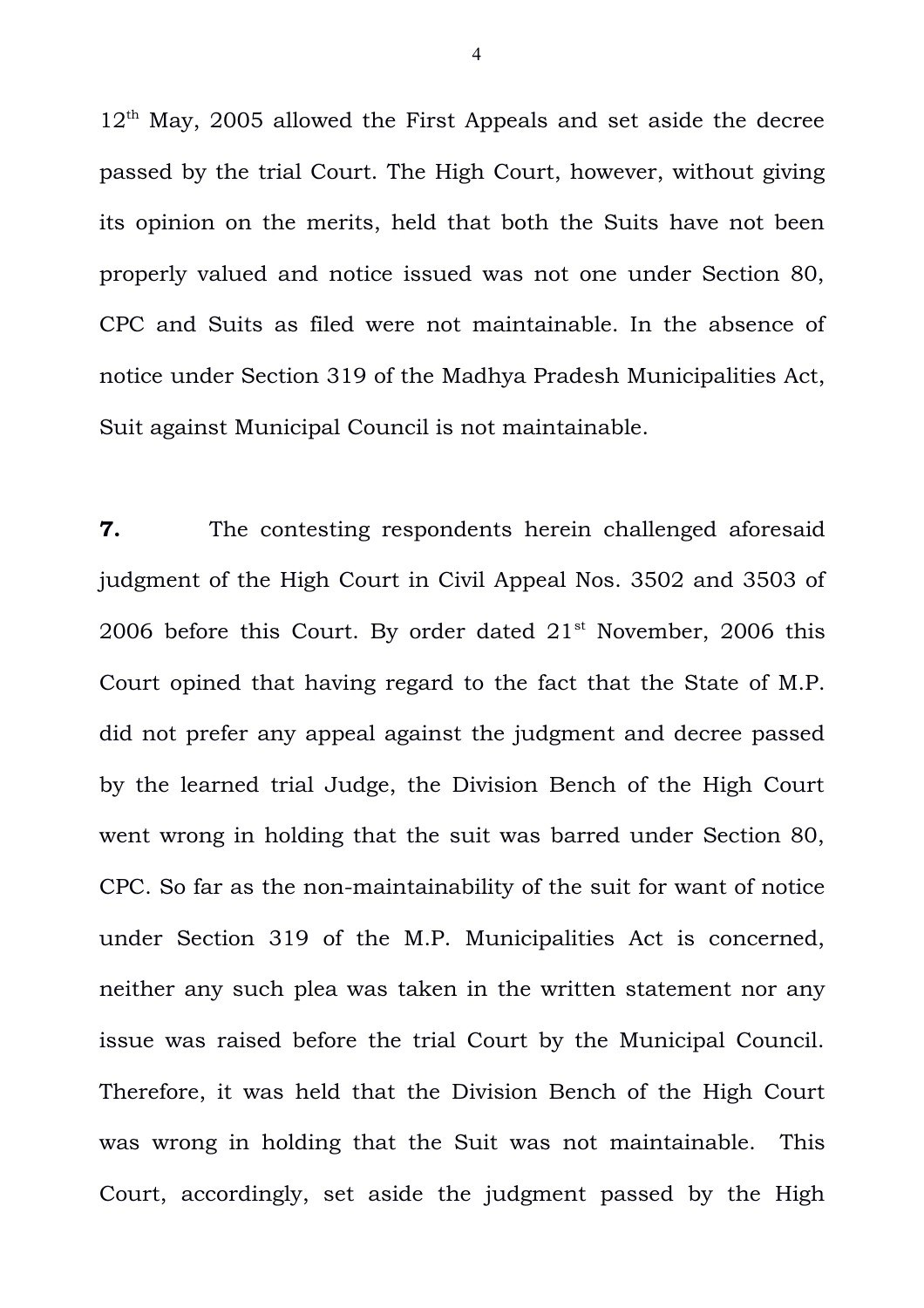Court and remitted the matter back to the High Court for consideration of the first appeals on merit.

**8.** The High Court, after considering the matter on merits, by the judgment impugned herein, formed the opinion that the trial Court did not commit any error in declaring that the appellant Municipal Council had no authority under law to charge external development cost and thereby affirmed the judgment of the trial Court and dismissed the appeals of the Municipal Council. Aggrieved thereby, the said Municipal Council is in appeal before us.

**9.** The case put forward on behalf of the appellant Municipal Council is that it is a statutory body providing various amenities and necessities to the general public residing in its area limits. Relying on Order No.F./3-39/32/85 dated 28-11-1983 of Housing and Environment Department, Government of Madhya Pradesh, it is stated that the areas where there is a Municipal Committee or Municipal Corporation, the internal development work of colonies by House Construction Societies and individual persons will be done in supervision of respective Municipal Committee or Municipal Corporation. For that all the activities pertaining to maintenance,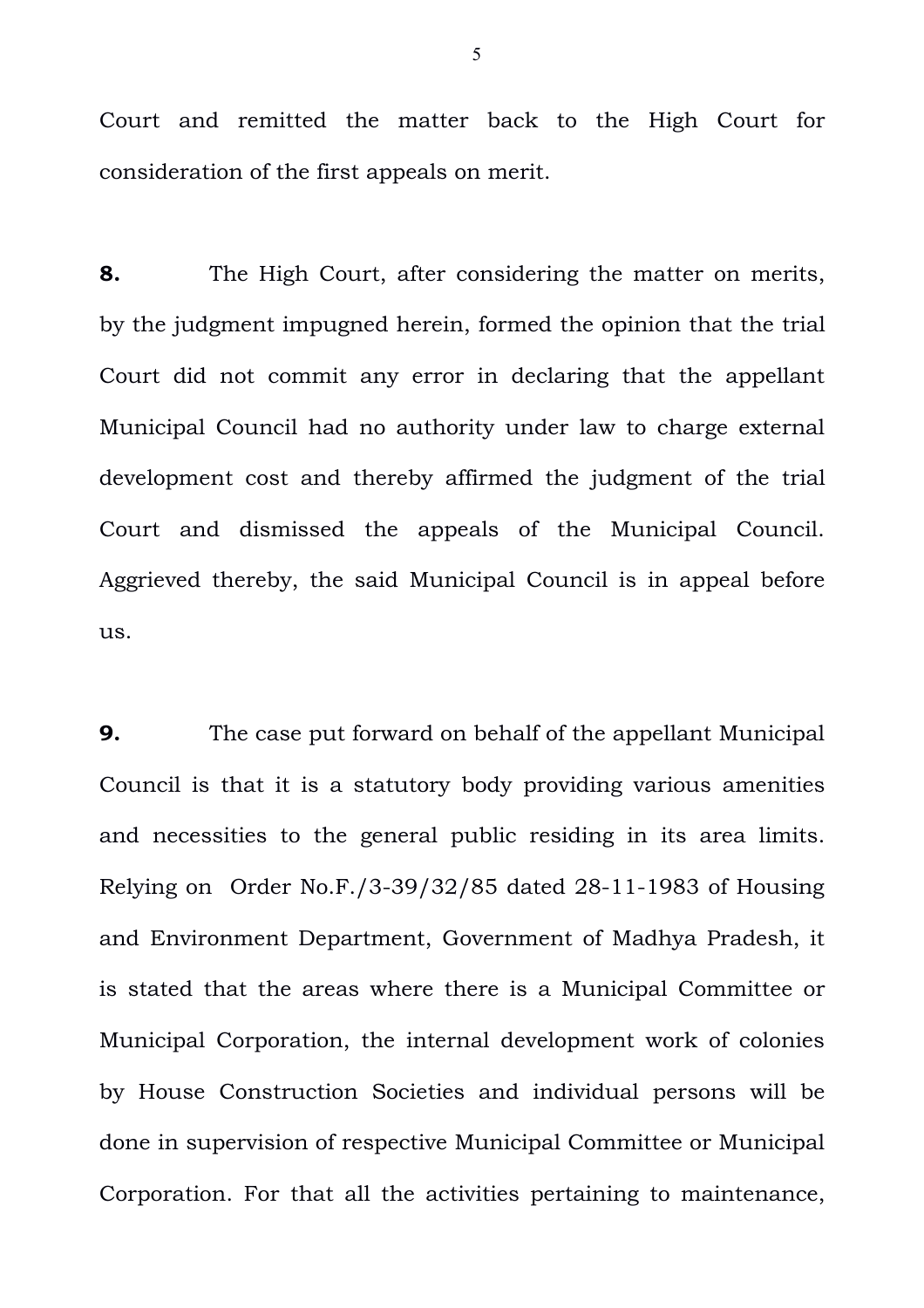civil amenities, development work and construction require heavy expenditure. About Rs.5 lakhs per month is the electricity bill to maintain the streetlights and to run pump houses. Nearly Rs.25 lakhs per annum are the vehicle maintenance charges, Rs.50 lakhs for supply of water and pipeline maintenance and about Rs.25 lakhs for sanitation and Rs.2 crores per year is required for maintenance, construction and development of roads. In view thereof, in accordance with the prevailing rules, the externational development fee @ Rs.5/- per. Sq.m. has been legally charged on the contesting respondents and they are liable to make payment. But, unfortunately the trial Court committed legal error and declared that the defendants (appellant and proforma respondents herein) jointly or severally have no right to recover amount by name of external development fee from the plaintiffs (respondents herein) and the same view has been affirmed by the High Court. The entire development activity in the Municipality, Rahograh has come to standstill and it is therefore necessary for this Court to set aside the impugned judgment.

**10.** On behalf of contesting respondents, it is contended that the contesting respondents are not private entities, nor colonizers. The ownership of the institutions lies with the Government of India

6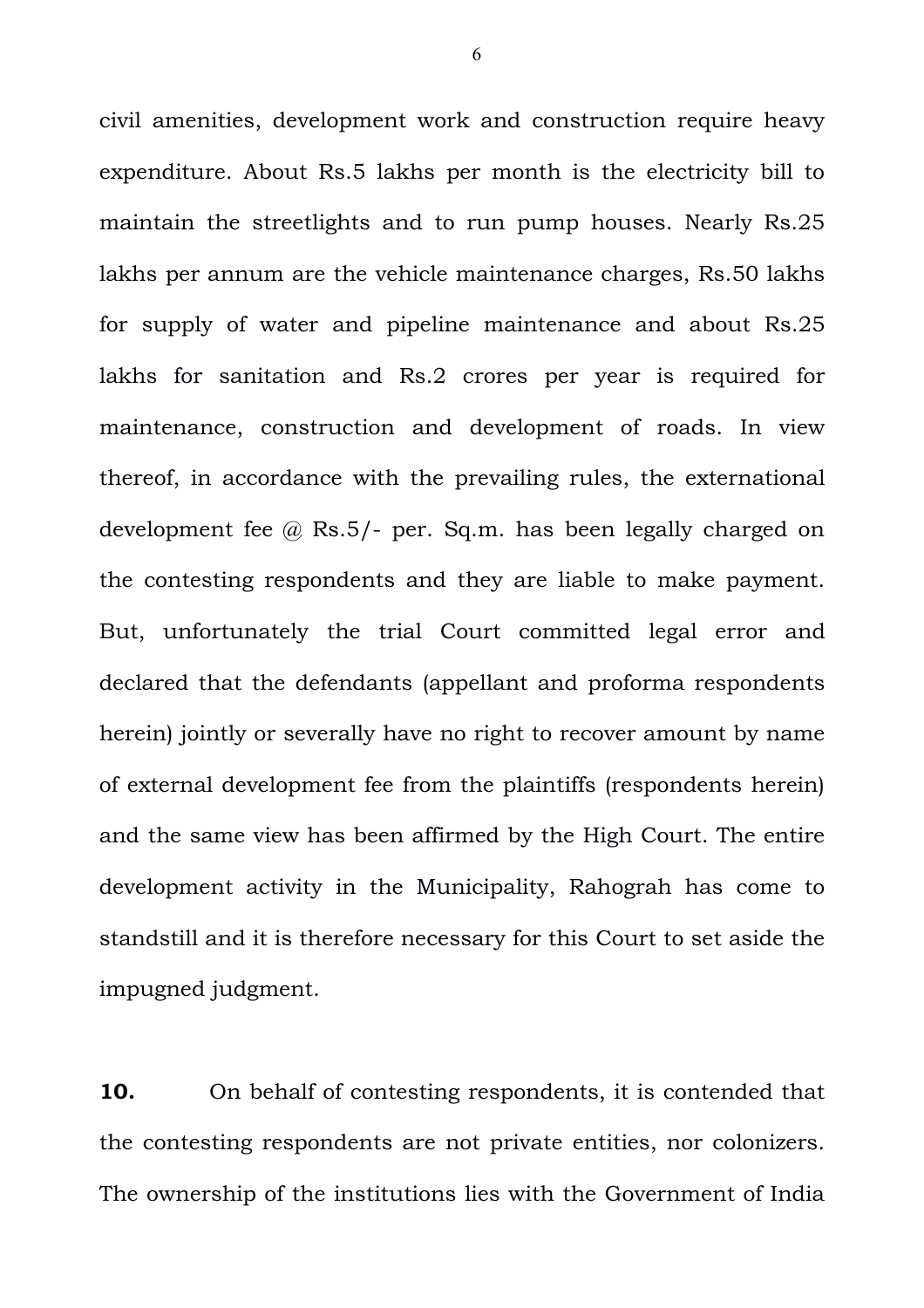in whose control the day to day activities of the institutions are run. The institutions being totally secured, no outsider can enter the Company premises without prior permission. As regards the maintenance, cleanliness, electricity, roads and safeguarding environment in the entire area is being done by the institutions and therefore they are not binding on the demands of Municipal Council for making payment of external development charges. The Courts below have thoroughly examined the issue in clear legal view and only thereafter rendered the judgment in their favour and therefore there is no occasion for this Court to exercise the power under Article 136 of the Constitution to interfere in these appeals.

**11.** Having heard learned counsel on either side, we have also given our thoughtful consideration to various Government of Madhya Pradesh Orders including the first and foremost Order on the issue in question viz., No.  $2681/1677/32$ , dated  $6<sup>th</sup>$  July, 1978 for levying internal development charges. The subsequent Order No.  $2997/C.R.129/32/B$ hopal, dated  $27<sup>th</sup>$  July, 1978 provides certain relaxations regarding the mode of payment of the amount required to be deposited under original order dated  $6<sup>th</sup>$  July, 1978. The next one is the Order No. F.3-39/32/85 dated 28<sup>th</sup> November, 1983 on levying external development fee  $\omega$  Rs.5/- per sq. mtr.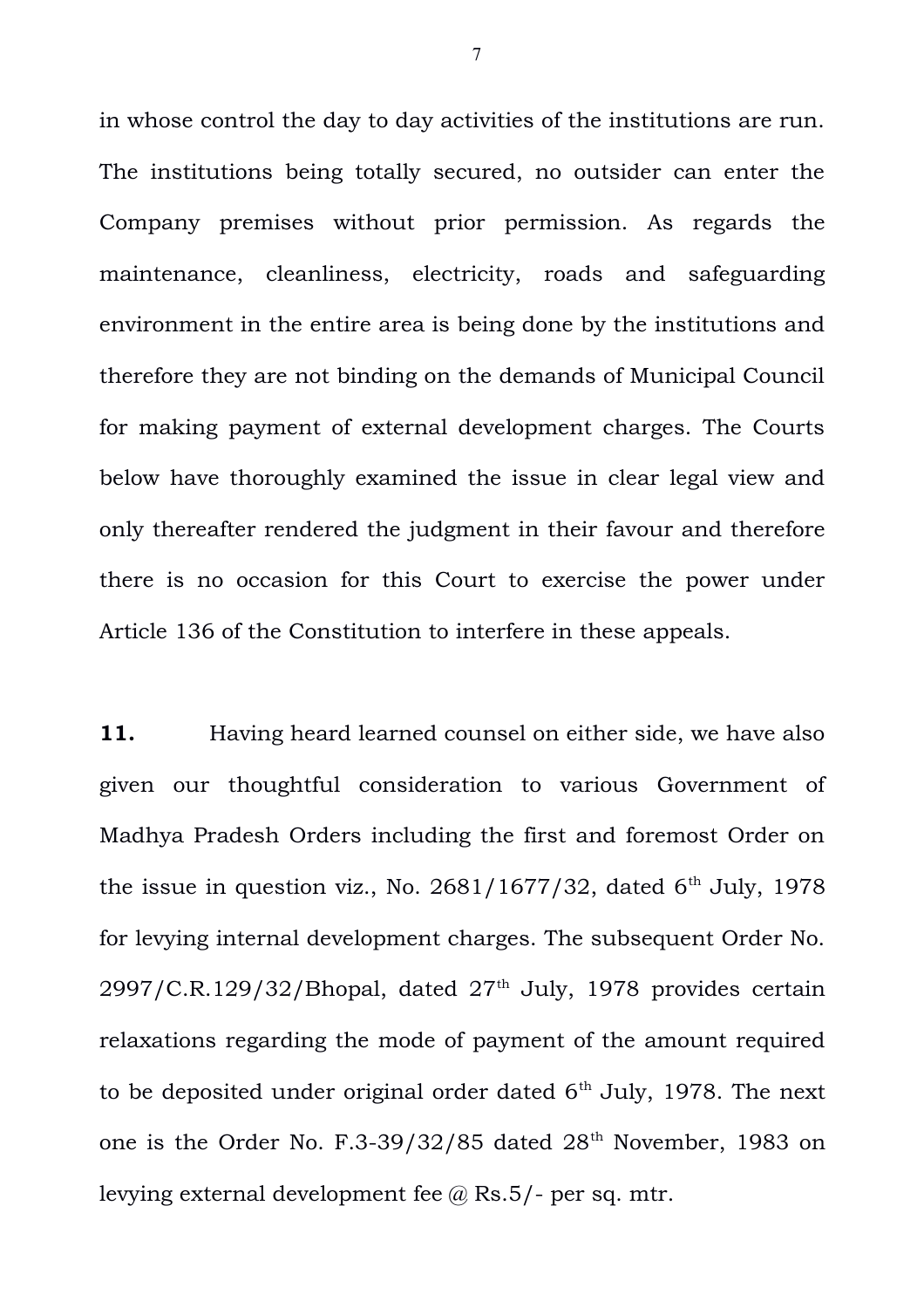**12.** It is clearly noticeable from the aforementioned Government Orders that they are meant for housing construction societies, colonizers and individual persons where the internal developmental works of the colonies are done by the respective house construction society, colonizers or individual persons. In the same way, if any colonizer, house construction society or individual person constructs a colony under the supervision of Municipal Committee or Municipal Corporation, as the case may be, Rs.5/ per sq. mtr. towards external development charges are applicable. While so, in the case on hand, the contesting respondents are neither colonizers nor house construction societies or individuals. The dwelling units developed by them are for their employees only and not meant for sale or for letting out on rent. Apparently, the construction of dwelling units and the residential areas developed by the contesting respondents are done by the contesting respondents i.e. Government entities being Public Sector Undertakings with the investment of Central Government.

**13.** For all the aforementioned reasons we do not see any error in the impugned judgment. In our opinion, the trial Court as well as the High Court considered all the relevant issues in their

8